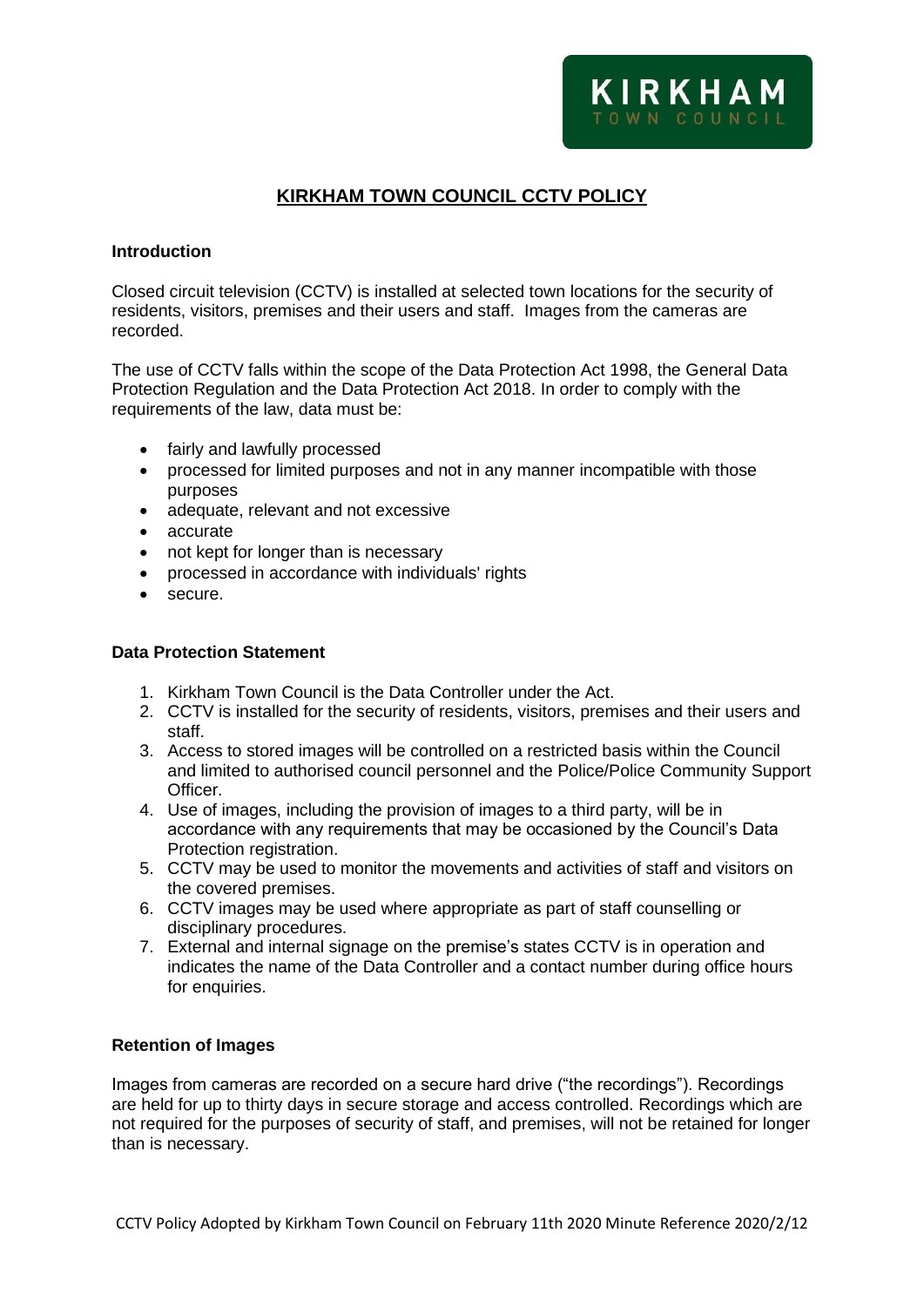The cameras do not have an automatic power backup facility in the event of a main supply power failure.

## **Access to Images**

It is important that access to and disclosure of images recorded by CCTV and similar surveillance equipment are restricted and carefully controlled, not only to ensure that the rights of individuals are preserved, but also to ensure that the chain of evidence remains intact should the images be required for evidential purposes.

# **Access to Images by Council Staff**

Access to recorded images is restricted to Town Council staff and the Police/Police Community Support Officer who will decide whether to allow requests for access by data subjects and/or third parties (see below).

Viewing of images must be documented as follows:

- the name of the person accessing the recordings
- the date and time of accessing the recordings
- the name(s) of the person(s) viewing the images (including the names and organisations of any third parties)
- the reason for the viewing
- the outcome, if any, of the viewing
- the date and time of replacement of the recordings.

## **Removal/Copying of Images for Use in Legal Proceedings**

In cases where recordings are removed/copied from secure storage for use in legal proceedings, the following must be documented:

- the name of the person removing/copying from secure storage, or otherwise accessing, the recordings
- the date and time of removal/copying of the recordings
- the reason for removal/copying
- specific authorisation of removal and provision to a third party
- any crime incident number to which the images may be relevant
- the place to which the recordings will be taken
- the signature of the collecting police officer, where appropriate
- the date and time of replacement into secure storage of the recordings.

## **Access to Images by Third Parties**

Requests for access to images will be made using the 'Application to access to CCTV images' form (**which is at Appendix 1**). The Data Controller will assess applications and decide whether the requested access will be permitted. Release will be specifically authorised. Disclosure of recorded images to third parties will only be made in limited and

CCTV Policy Adopted by Kirkham Town Council on February 11th 2020 Minute Reference 2020/2/12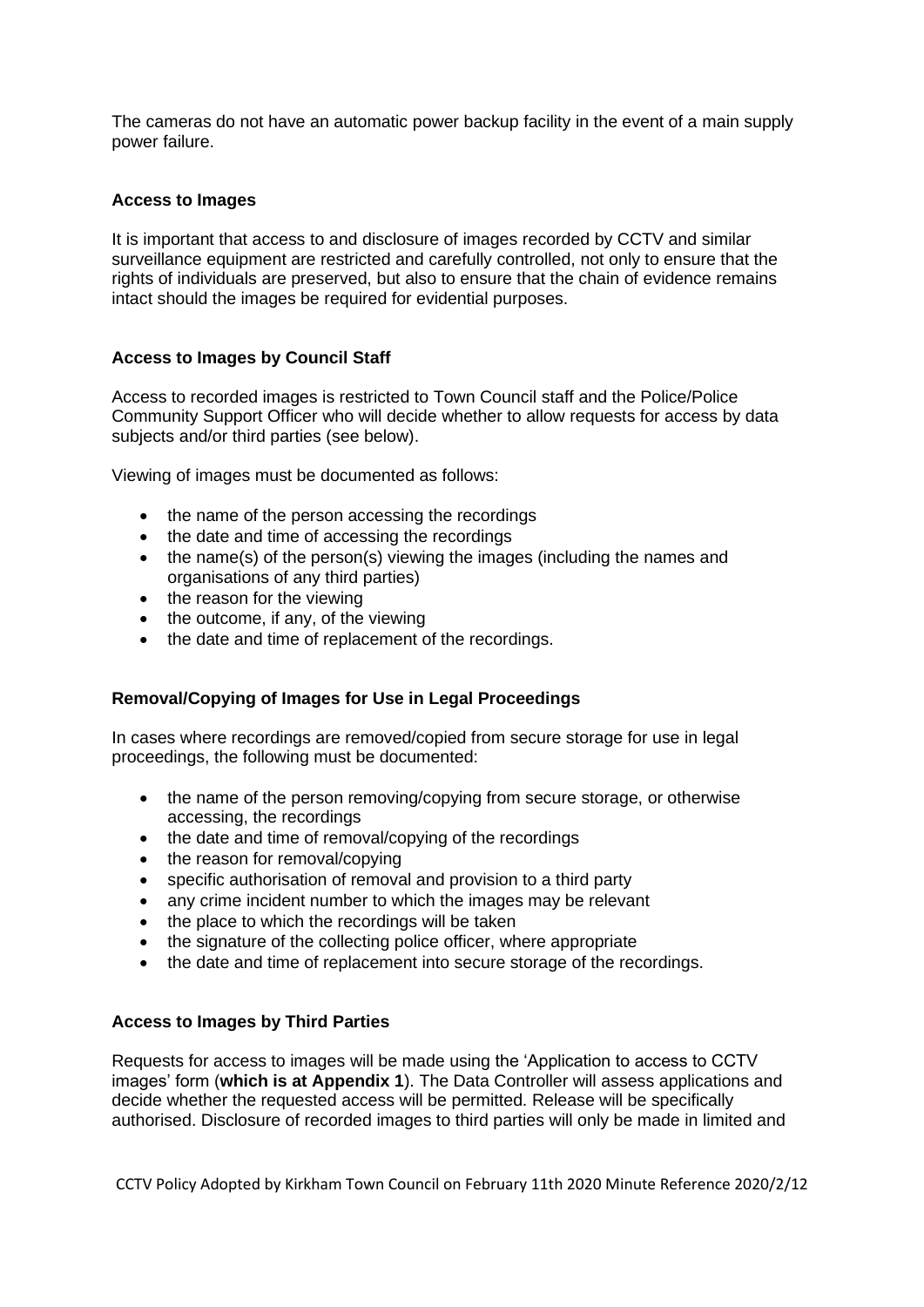prescribed circumstances. For example, in cases of the prevention and detection of crime, disclosure to third parties will be limited to the following:

- law enforcement agencies where the images recorded would assist in a specific criminal enquiry
- prosecution agencies
- relevant legal representatives
- the press/media, where it is decided that the public's assistance is needed in order to assist in the identification of a victim, witness or perpetrator in relation to a criminal incident; as part of that decision, the wishes of the victim of an incident should be taken into account
- people whose images have been recorded and retained (unless disclosure to the individual would prejudice criminal enquiries or criminal proceedings).

All requests for access or for disclosure should be recorded. If access or disclosure is denied, the reason should be documented as above.

## **Disclosure of Images to the Media**

If it is decided that images will be disclosed to the media (other than in the circumstances outlined above), the images of other individuals must be disguised or blurred so that they are not readily identifiable.

If the CCTV system does not have the facilities to carry out that type of editing, an editing company may need to be used to carry it out. If an editing company is used, then the Data Controller must ensure that there is a contractual relationship between it and the editing company, and:

- that the editing company has given appropriate guarantees regarding the security measures it takes in relation to the images
- the written contract makes it explicit that the editing company can only use the images in accordance with the instructions of the Data Controller
- the written contract makes the security quarantees provided by the editing company explicit.

## **Access by Data Subjects**

This is a right of access under the 1998 Act, the GDPR and the DPA 2018. Requests for access to images will be made using the 'Application for CCTV Data Access' form (**which is at Appendix 1**). The requesting party needs to provide enough information so that he/she can be identified in the footage, such as a specific date and time, proof of identity and a description of the requesting party. Any footage provided may be edited to protect the identities of any other people.

#### **Procedures for Dealing with an Access Request**

All requests for access by Data Subjects will be dealt with by the Clerk/Data Protection Officer. The Data Controller will locate the images requested. The Data Controller will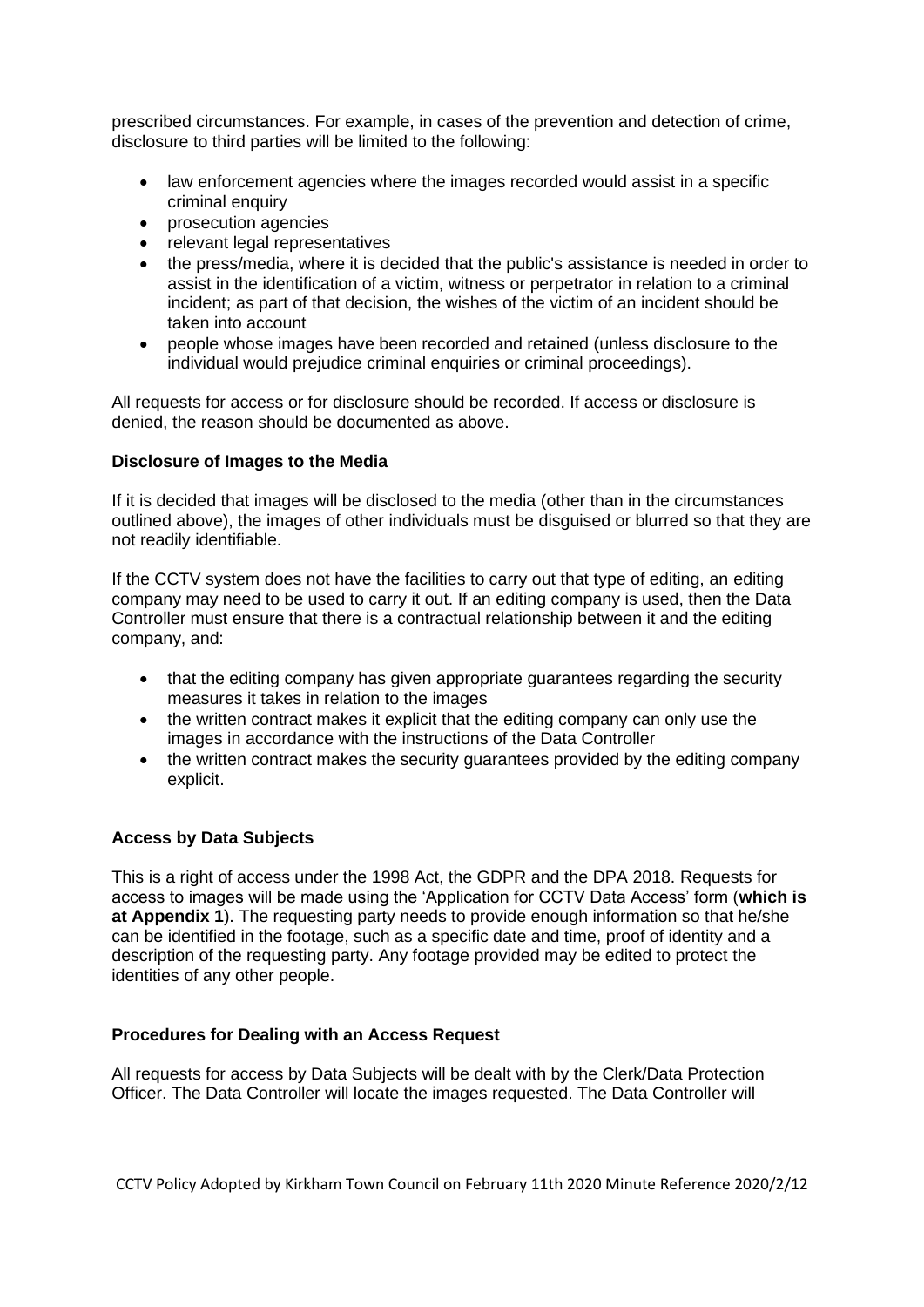determine whether disclosure to the data subject would entail disclosing images of third parties.

The Data Controller will need to determine whether the images of third parties are held under a duty of confidence. In all circumstances the Council's indemnity insurers will be asked to advise on the desirability of releasing any information.

If third party images are not to be disclosed, the Data Controller will arrange for the thirdparty images to be disguised or blurred. If the CCTV system does not have the facilities to carry out that type of editing, an editing company may need to be used to carry it out. If an editing company is used, then the data controller must ensure that there is a contractual relationship between them and the editing company, and:

- that the editing company has given appropriate guarantees regarding the security measures it takes in relation to the images
- the written contract makes it explicit that the editing company can only use the images in accordance with the instructions of the Data Controller
- the written contract makes the security quarantees provided by the editing company explicit.

The Data Controller will provide a written response to the data subject within 30 days of receiving the request setting out the Data Controller's decision on the request. A copy of the request and response should be retained.

# **Complaints**

Complaints must be in writing and addressed to the Clerk. Where the complainant is a third party, and the complaint or enquiry relates to someone else, the written consent of the data subject to engage in correspondence is required. All complaints will be acknowledged within seven days, and a written response issued within 21 days.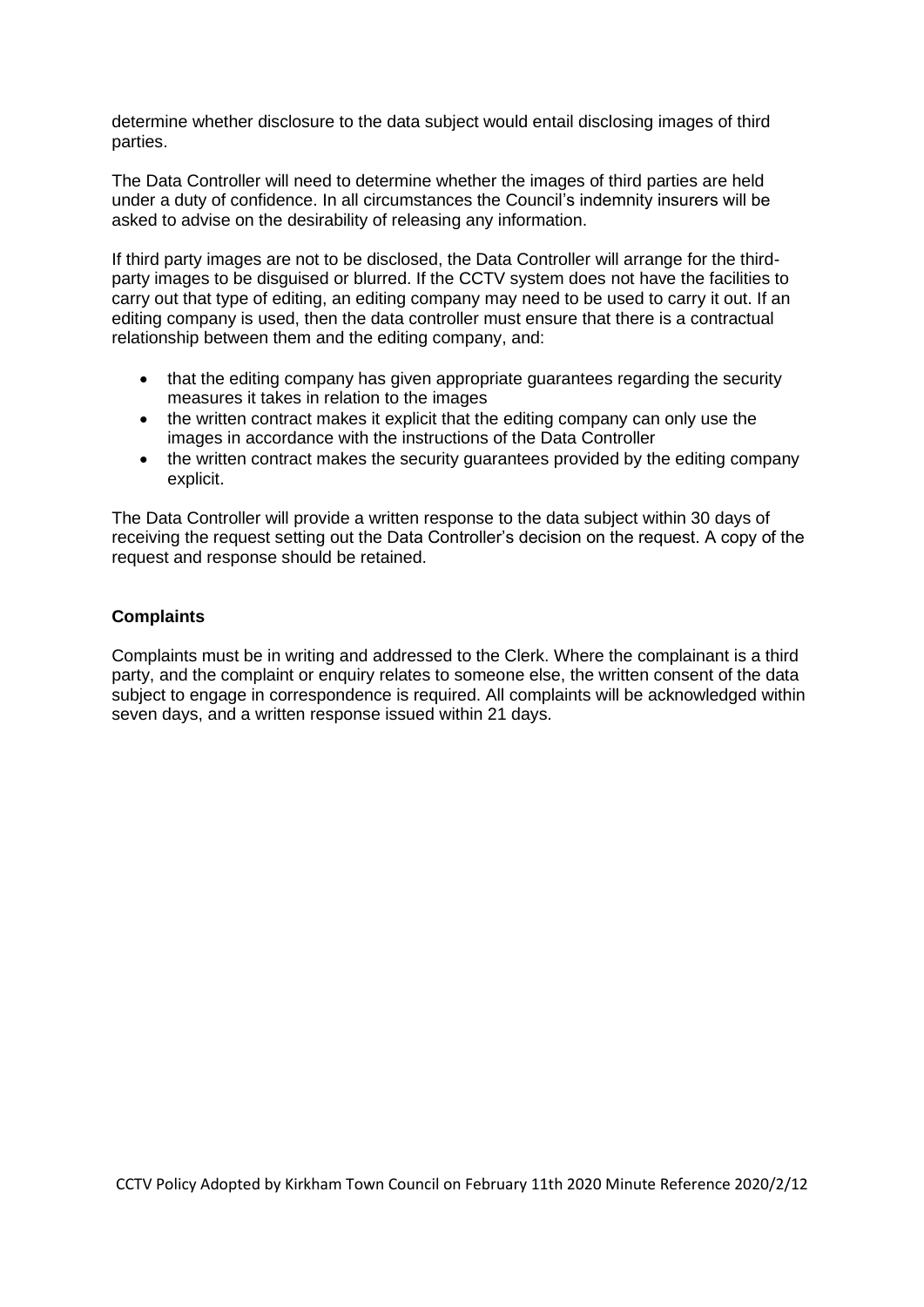#### **Appendix 1 Data Protection Act/General Data Protection Regulation - Application for CCTV Data Access**

#### ALL Sections must be fully completed. Attach a separate sheet if needed.

| Name and address of Applicant                                                                                                                                                |                        |
|------------------------------------------------------------------------------------------------------------------------------------------------------------------------------|------------------------|
| Name and address of "Data Subject" - i.e.<br>the person whose image is recorded                                                                                              |                        |
| If the data subject is not the person making<br>the application, please obtain a signed<br>consent from the data subject opposite                                            | Data Subject signature |
| If it is not possible to obtain the signature of<br>the data subject, please state your reasons                                                                              |                        |
| Please state your reasons for requesting the<br>image                                                                                                                        |                        |
| Date on which the requested image was<br>taken                                                                                                                               |                        |
| Time at which the requested image was<br>taken                                                                                                                               |                        |
| Location of the data subject at time image<br>was taken (e.g. which camera or cameras)                                                                                       |                        |
| Full description of the individual, or<br>alternatively, attach to this application a<br>range of photographs to enable the data<br>subject to be identified by the operator |                        |
| Please indicate whether you (the applicant)<br>will be satisfied by viewing the image only                                                                                   |                        |

On receipt of a fully completed application, a response will be provided as soon as possible and in any event within **30** days. COUNCIL USE ONLY COUNCIL USE ON

CCTV Policy Adopted by Kirkham Town Council on February 11th 2020 Minute Reference 2020/2/12